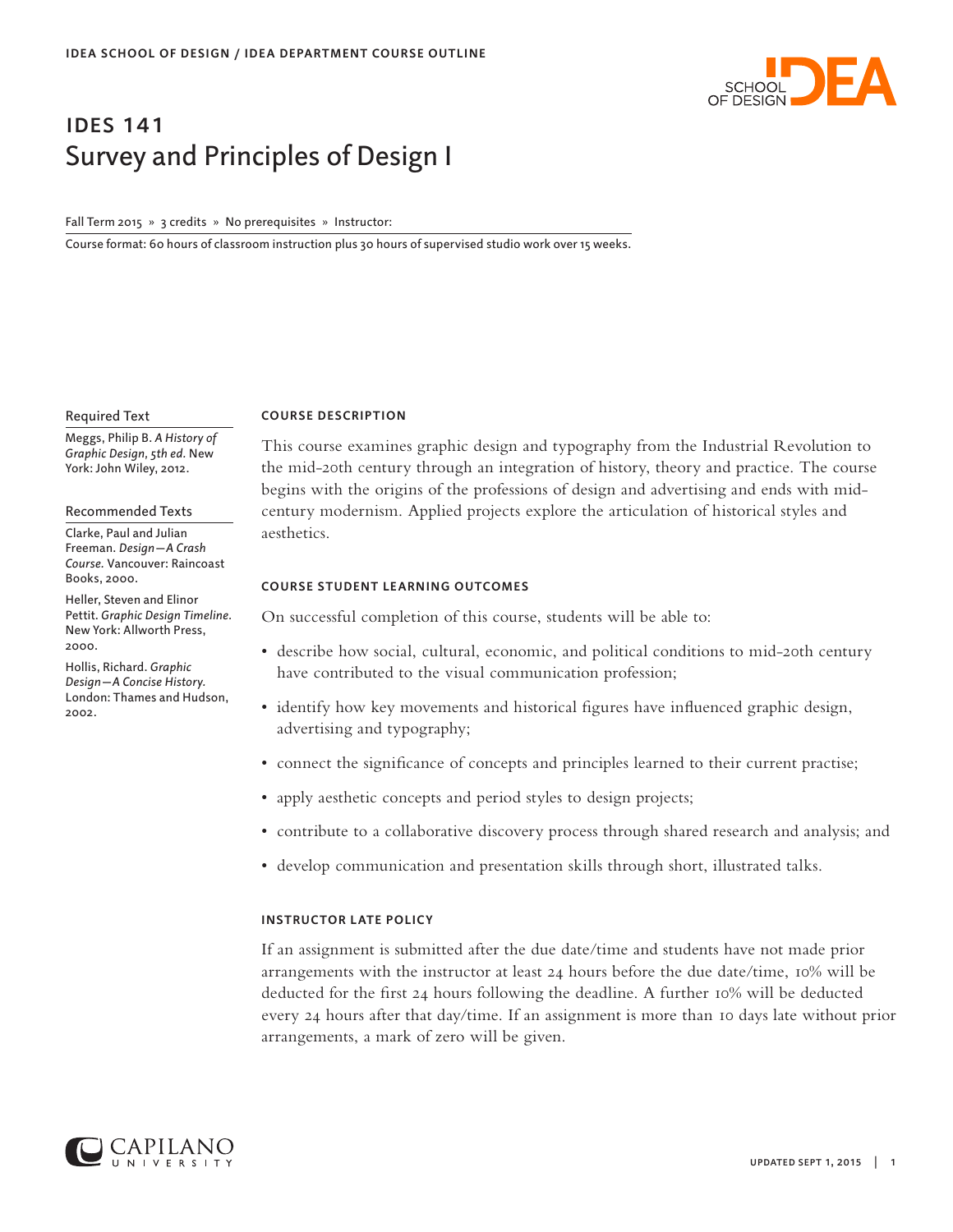

# ides 141 Survey and Principles of Design I

*Weekly Schedule*

# **WEEK 1**

Statutory holiday: campus closed.

# **WEEK 2**

Course introduction and review. Lecture/discussion: *The beginnings of the written word.*  **Project 1 assigned**: Personal blog. Posts due weekly. Yearbook spread: *Due week 3.* Homework: Meggs chapters 1-4, blog set-up and first blog post, complete yearbook spread.

# **WEEK 3**

Project I due (yearbook only). Lecture/discussion: *Typography 1450-1900.* **Calligraphy workshop. Project 2 assigned**: Historical timeline. *Due week 4.* Homework: Meggs chapters 5-8, blog post, complete project 2.

# **WEEK 4**

Project 2 due (critique). Lecture/discussion: *From the industrial age to the conceptual age.* **Project 3 assigned**: Victorian matchbox. *Due week 5.* **Project 4 assigned**: Essay and PechaKucha. *Due weeks 9 and 10.* Homework: Meggs chapter 9, blog post, complete project 3, research essay topics.

# **WEEK 5**

Project 3 due (critique).

Lecture/discussion: *The Arts and Crafts Movement and Art Nouveau.* 

**Project 5 assigned**: Art Nouveau soap packaging. *Due week 7.*

Homework: Meggs chapter 10-12 (up to p.241), blog post, complete project 4, essay topics.

# **WEEK 6**

Statutory holiday: campus closed.

# **WEEK 7**

Project  $\zeta$  due (critique). Lecture/discussion: *The genesis of 20th Century design.* Homework: Meggs chapter 12 (p.242-251), blog post\*, essay research and outline.

# **WEEK 8**

\*Review of blog posts to date Lecture/discussion: *Artists as designers.*  Homework: Meggs Chapter 13, blog post, complete essay and start PechaKucha.

# **WEEK 9**

Project 4 due (essay only). Lecture/discussion: *Pictorial modernism.*  Homework: Meggs chapter 14 (p.276-289), blog post, complete PechaKucha.

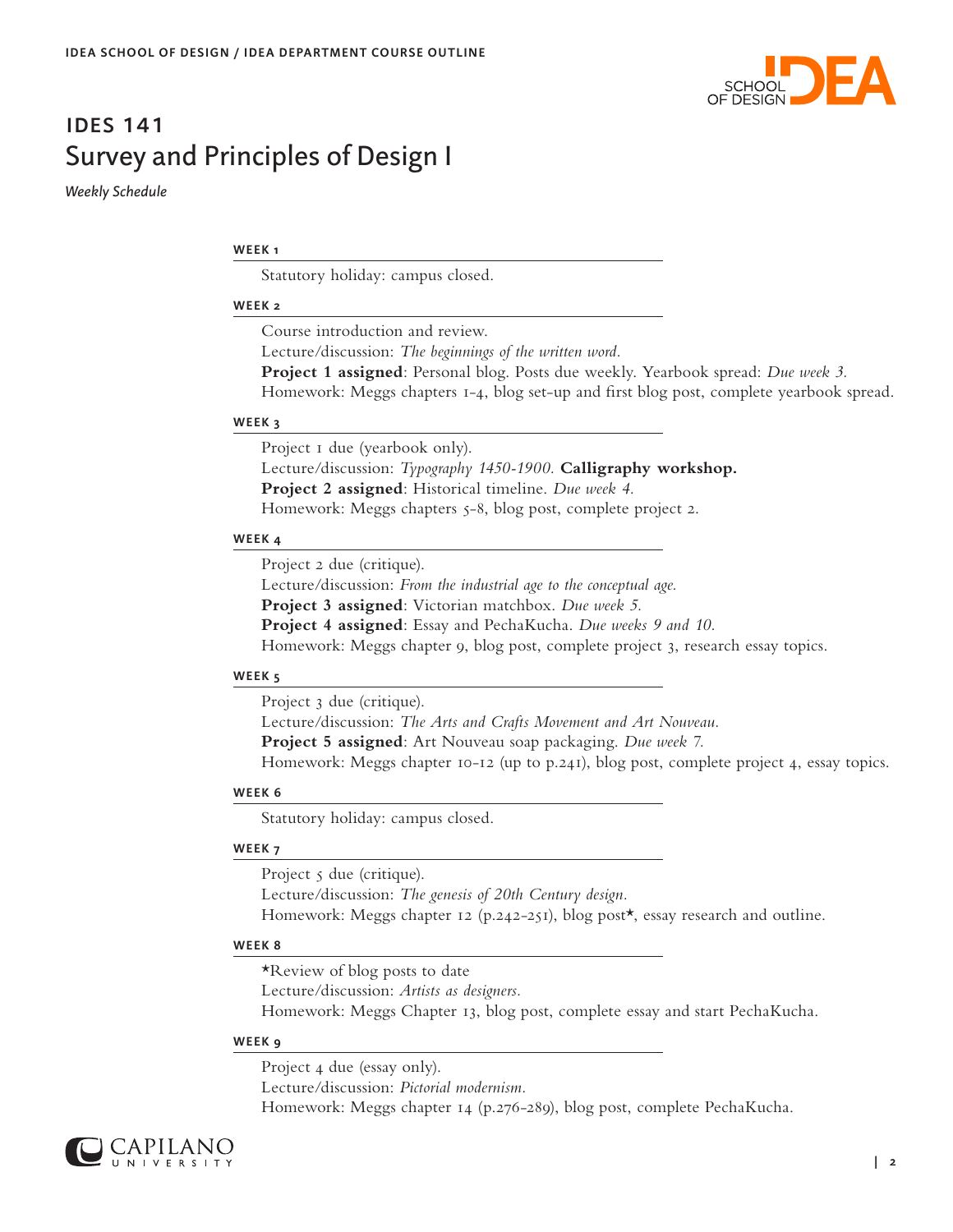

# ides 141 Survey and Principles of Design I

*Weekly Schedule continued*

# **WEEK 10**

Project 4 due (PechaKucha presentations). Lecture/discussion: *Postcubist pictorial modernism and Art Deco.*  **Project 6 assigned**: Pictorial modernist poster. *Due week 11.* Homework: Meggs chapter 14 (p.289-297), blog post, complete project 6.

## **WEEK 11**

Project 6 due (critique). Lecture/discussion: *Modernism in Europe.*  **Project 7 assigned**: Constructivist mural or t-shirt. *Due week 12.* Homework: Meggs chapter 15, blog post, complete project 7

# **WEEK 12**

Project 7 due (critique). Lecture/discussion: *Bauhaus and the The New Typography.*  **Project 8 assigned**: Revision PechaKucha 10 x 20 presentation. *Due week 14.* Homework: Meggs chapter 16, research project 8.

## **WEEK 13**

Lecture/discussion: *Review.* Homework: Review and identify your historical highlights, complete project 8.

# **WEEK 14**

Project 8 due (presentations). Discussion and review: *Your historical highlights.* Homework: Review for exam.

# **WEEK 15**

Project I due. (18 blog posts) Exam.

# **EVALUATION PROFILE**

| Project 1 Yearbook (5%) and personal blog (15%) | 20%     |
|-------------------------------------------------|---------|
| Project 2 Historical timeline                   | 5%      |
| Project 3 Victorian matchbox                    | 20%     |
| Project 4 Essay (10%) and PechaKucha (10%)      | 5%      |
| Project 5 Art Nouveau soap packaging            | 5%      |
| Project 6 Pictorial modernist poster            | 5%      |
| Project 7 Constructivist mural or t-shirt       | 5%      |
| Project 8 Revision PechaKucha                   | 10%     |
| Exam                                            | 10%     |
| Participation                                   | 15%     |
| Term total                                      | $100\%$ |

### **GRADING PROFILE**

| Excellent A+ 90-100 A 85-89 A-80-84    |
|----------------------------------------|
| Good B+ 77-79 B 73-76 B- 70-72         |
| Satisfactory C+ 67-69 C 63-66 C- 60-62 |
| Minimal Pass D 50-59                   |
| Fail $F_{0-49}$                        |
|                                        |